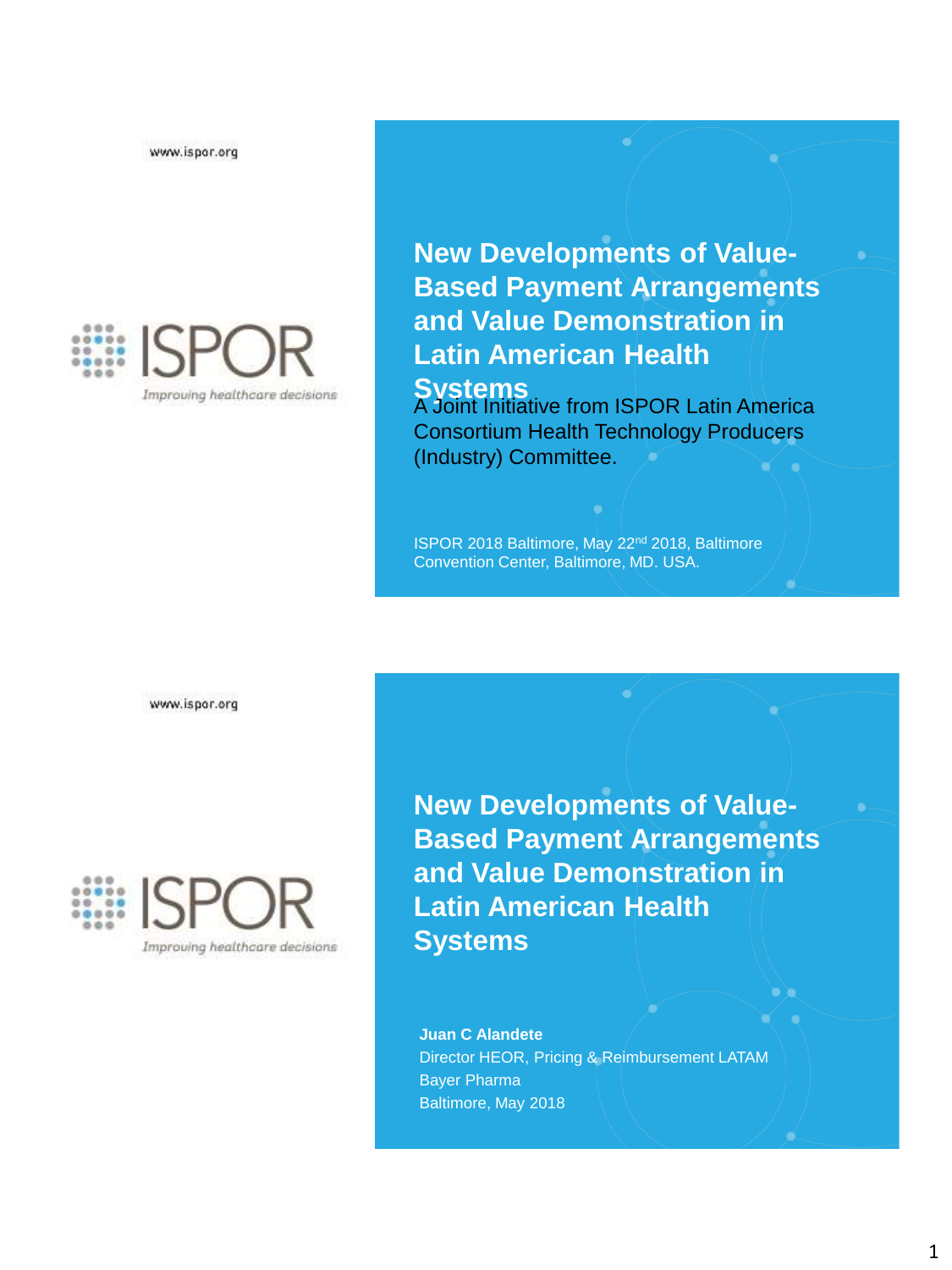## : ISPOR

www.ispor.org



**i ISPOR** 

www.ispor.org

4

### *Introduction* Where we come from and where we move forward



AMCP 2016, DIMENSIONS of Managing Specialty Drugs in Current and Evolving Alternative Payment Models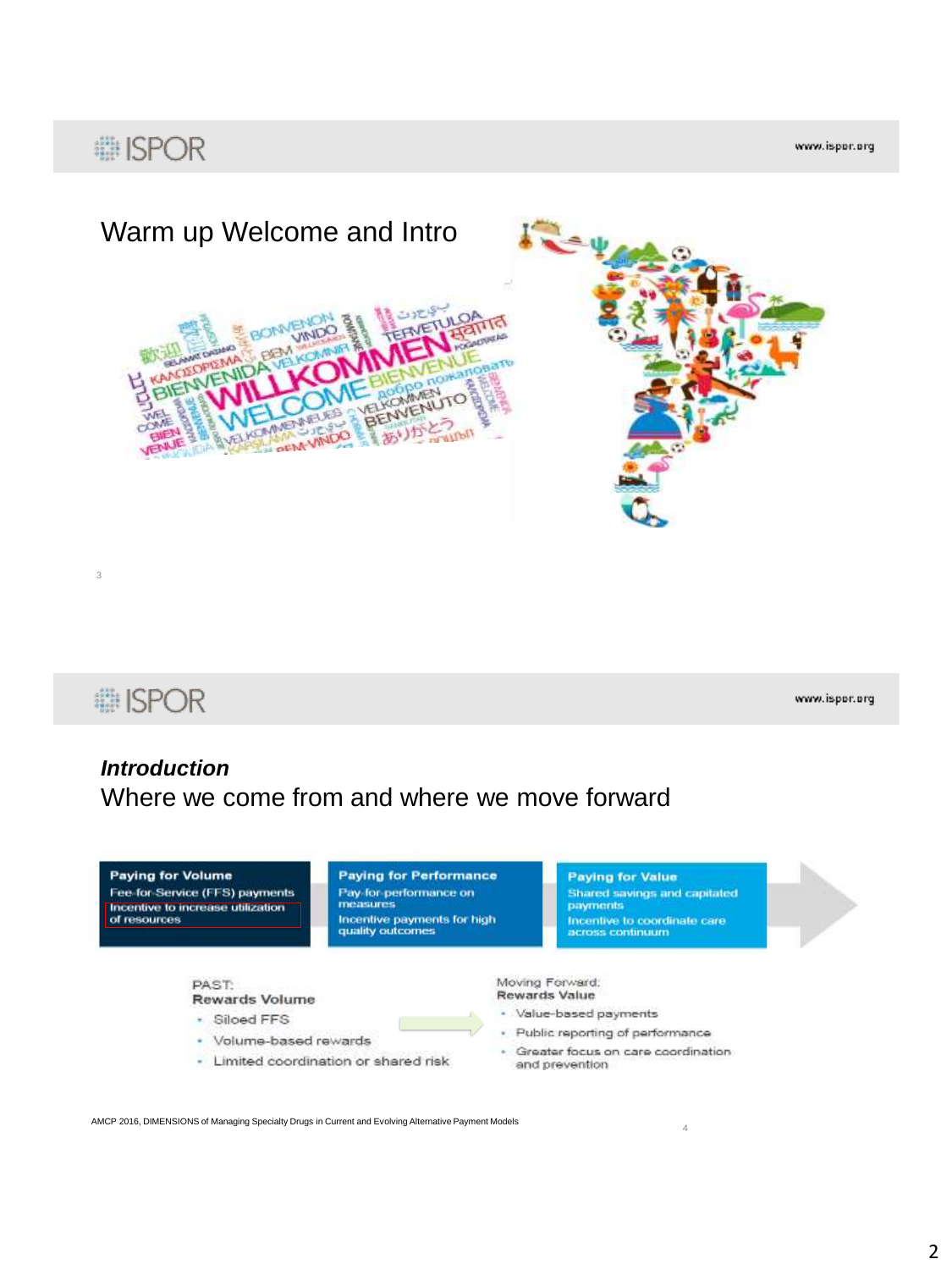#### *Introduction "*Value" vs "Bustle"-based Healthcare

- The very recent past of health care sytems shows:
	- More resources invested to treat disease than to prevent it  $\rightarrow$
	- Higher reward to health care activities than to its results  $\rightarrow$  the " $\frac{1}{2}$
	- Policy interest more focused to contain costs of inputs than costs of negative outcomes
- Value based health care system rewards positive health outcomes, aligns the incentives of patients, providers, manufacturers, payers and other stakeholders and fosters coordination among them
- One way to define such as system is *one that achieves the highest* net (?) value *per dollar spent*.
- Many aspects of current health systems are not conducive to optimize value in health care due to organizational, information and trust restricitons

<sup>5</sup> *Modified from :https://www.ispor.org/sigs/Health-Policy\_VBHC.asp*

## **■ISPOR**

#### *Introduction* The Value-Based Challenge

- What is the defintion of value for each stakeholder?
- How to measure different value perspectives?
- How to weight / align them --- overall net value vs maximizing value of one key stakeholder? (patient? / payer? / MD?)
- How to improve trust/commitment required to gain in healthcare coordination?
- Role of innovative tools to reduce burden of coordination, management and information?
- What are the success / faliure factors in recent experiences?
- How far we have advanced in these pathway?
- What is required to move forward?
- 6





www.ispor.org